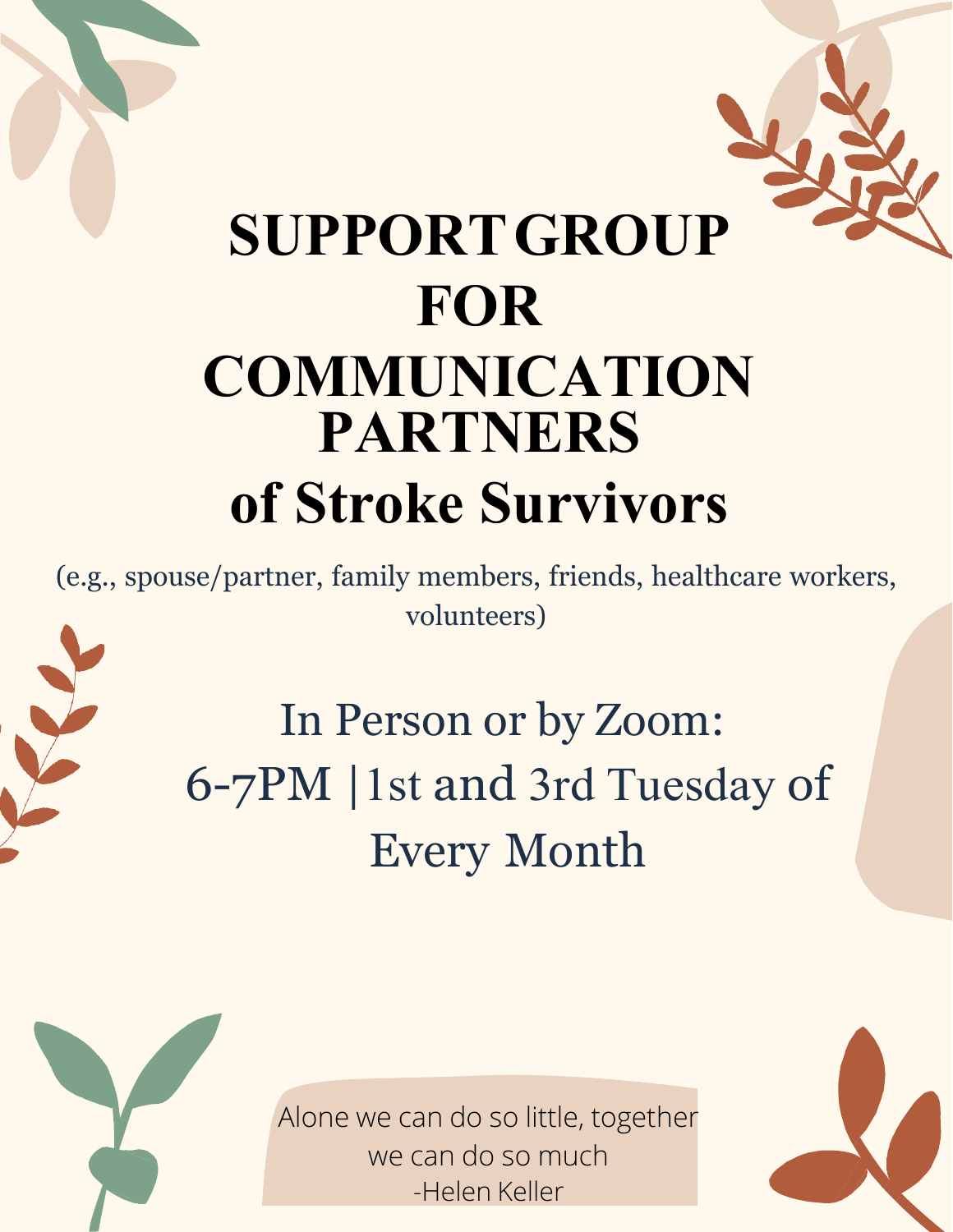## **PHYSICAL ADDRESS OR ZOOM MEETING LINK**

Join online or in person

IN PERSON: Here is the office address:

Stroke Survivors CAN Office: 3023 E Copper Point Dr., Ste. 108. Meridian, ID 83642

This office is south of the freeway offEagle Road. There are several office buildingson the road. The "Stroke Survivors CAN" office is part of a suite of offices with different businesses. It's a two-story building. When you drive into the parking lot, proceed to the right and there is a side entrance it opens to the office.

JOIN ONLINE: If you want to joinonline,

All you need to do is click the link to join in at the meeting time and day.

Join Zoom Meeting:

<https://zoom.us/>

- Meeting ID: 896 3567 5936
- Passcode: 143908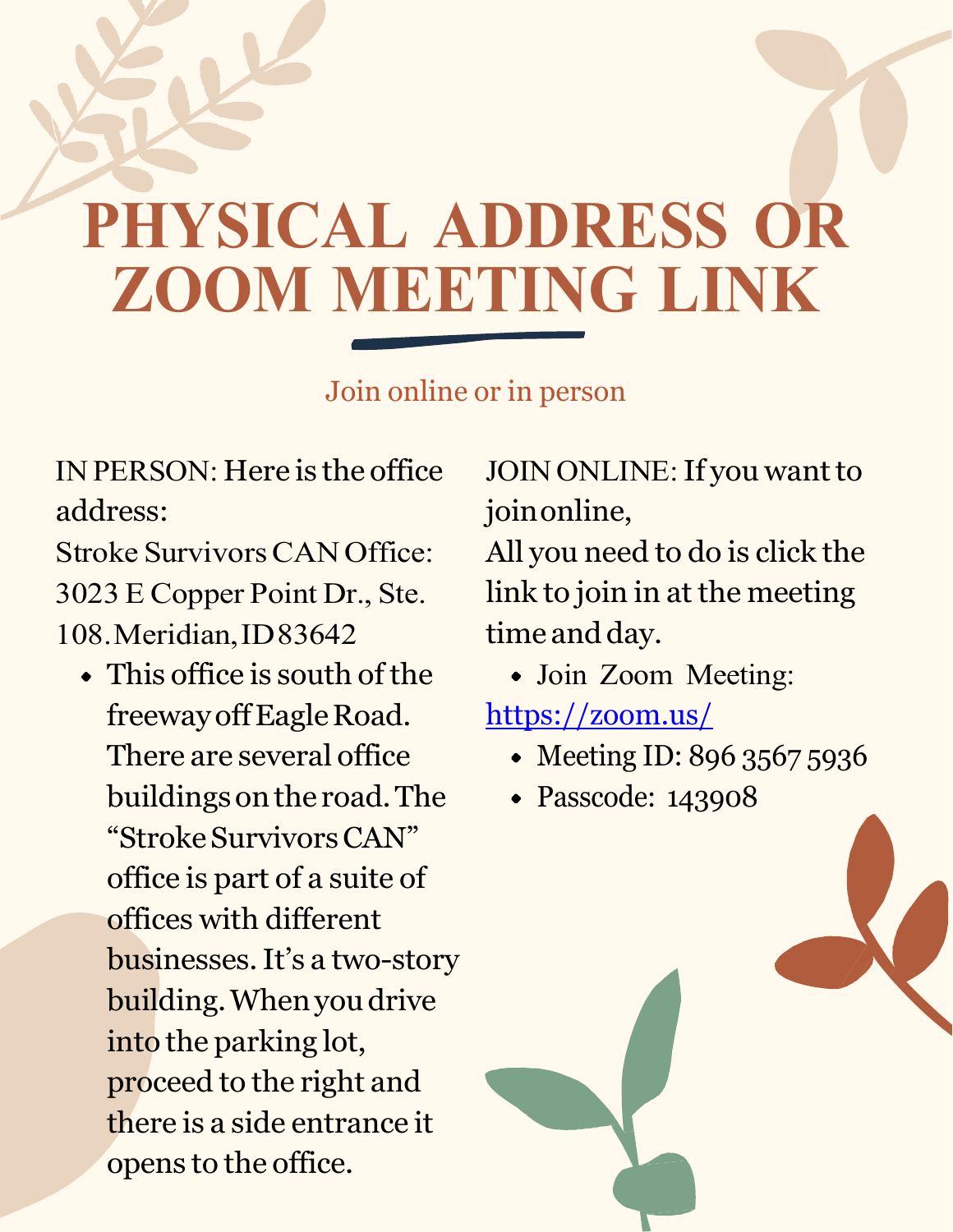## About the group

This group aims to provide support for those that communicate with Persons With Aphasia (PWA) or are a friend or loved one of a stroke survivor.

Many look at aphasia in a few different ways 1) We can see it as a communication problem that belongs to the person with the stroke or brain injury, OR 2) We can see it as a problem with communication between two people. When the communication breaks down between two people, there are many daily factors that may be affected. This group will aim to address those factors, look for ways to support communication and look for ways to support life of those that are involved with a stroke survivor.

Potential Topics: Communication, Finances, Choosing and Prioritizing, Self Care in seconds, Intimacy

> Facilitating the group: Amy Hardy M.S. CCC-SLP Amy Hardy is a Clinical Professor at Idaho State University. She provides supervision to graduate students and implements clinical treatment programs for pediatric and adult clients. She has 28 years' experience in pediatric and adult communication disorders and dysphagia. Interest areas include, pediatric dysphagia, student supervision and language